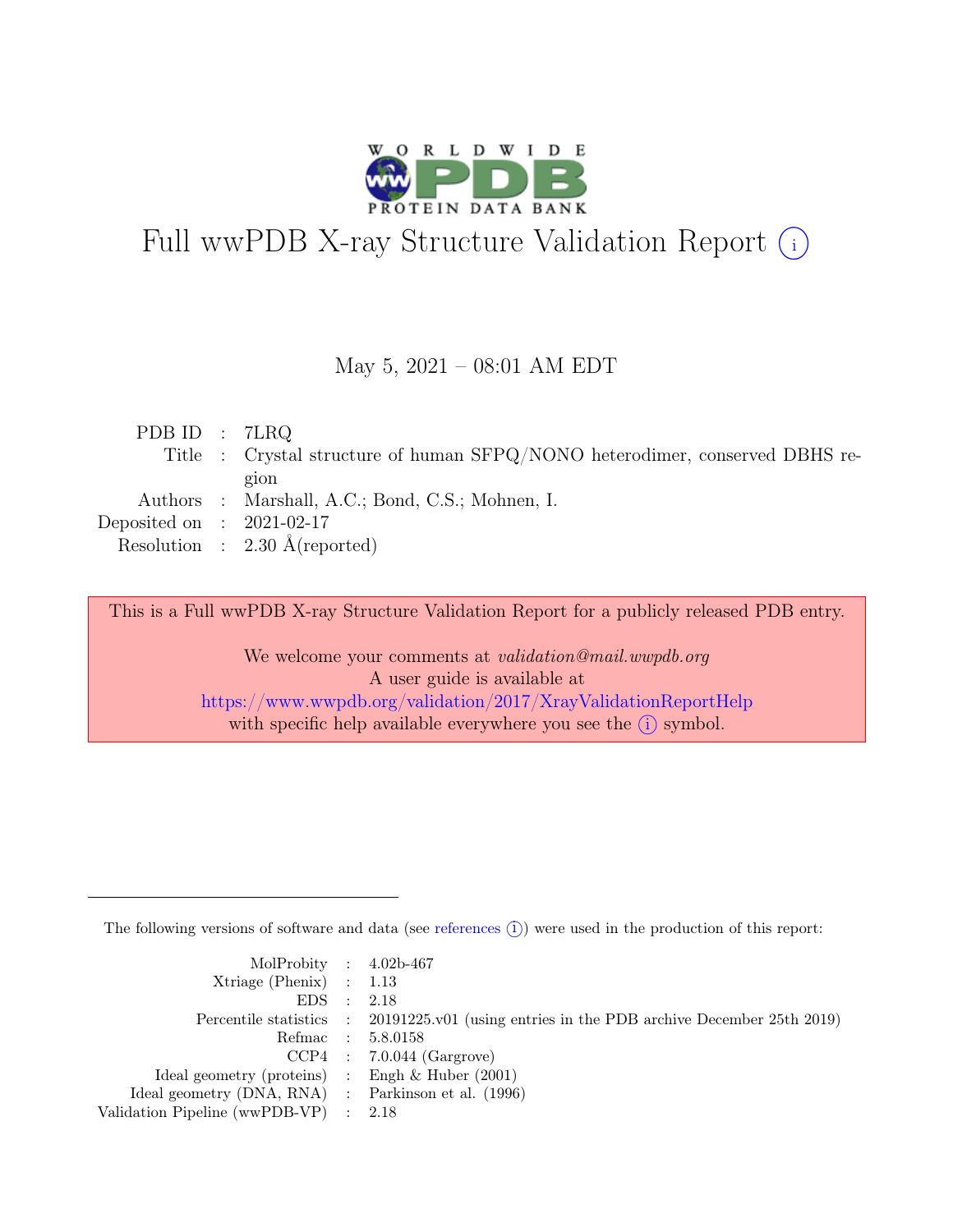## 1 Overall quality at a glance  $(i)$

The following experimental techniques were used to determine the structure: X-RAY DIFFRACTION

The reported resolution of this entry is 2.30 Å.

Percentile scores (ranging between 0-100) for global validation metrics of the entry are shown in the following graphic. The table shows the number of entries on which the scores are based.



| Metric                                     | Whole archive        | Similar resolution                                           |
|--------------------------------------------|----------------------|--------------------------------------------------------------|
|                                            | $(\#\text{Entries})$ | $(\# \text{Entries}, \text{ resolution } \text{range}(\AA))$ |
| $R_{free}$                                 | 130704               | $5042 (2.30-2.30)$                                           |
| Clashscore                                 | 141614               | $5643(2.30-2.30)$                                            |
| $\overline{\text{Ramach}}$ andran outliers | 138981               | $5575(2.30-2.30)$                                            |
| Sidechain outliers                         | 138945               | $5575(2.30-2.30)$                                            |
| RSRZ outliers                              | 127900               | 4938 (2.30-2.30)                                             |

The table below summarises the geometric issues observed across the polymeric chains and their fit to the electron density. The red, orange, yellow and green segments of the lower bar indicate the fraction of residues that contain outliers for  $\geq$ =3, 2, 1 and 0 types of geometric quality criteria respectively. A grey segment represents the fraction of residues that are not modelled. The numeric value for each fraction is indicated below the corresponding segment, with a dot representing fractions <=5% The upper red bar (where present) indicates the fraction of residues that have poor fit to the electron density. The numeric value is given above the bar.

| Mol | ${\rm Chain}$ | $\mathbf{Length}$ | Quality of chain |     |            |
|-----|---------------|-------------------|------------------|-----|------------|
|     |               | 260               | 4%<br>82%        | 10% | 8%         |
|     |               | 260               | 5%<br>87%        | 7%  | $\cdot$ 5% |

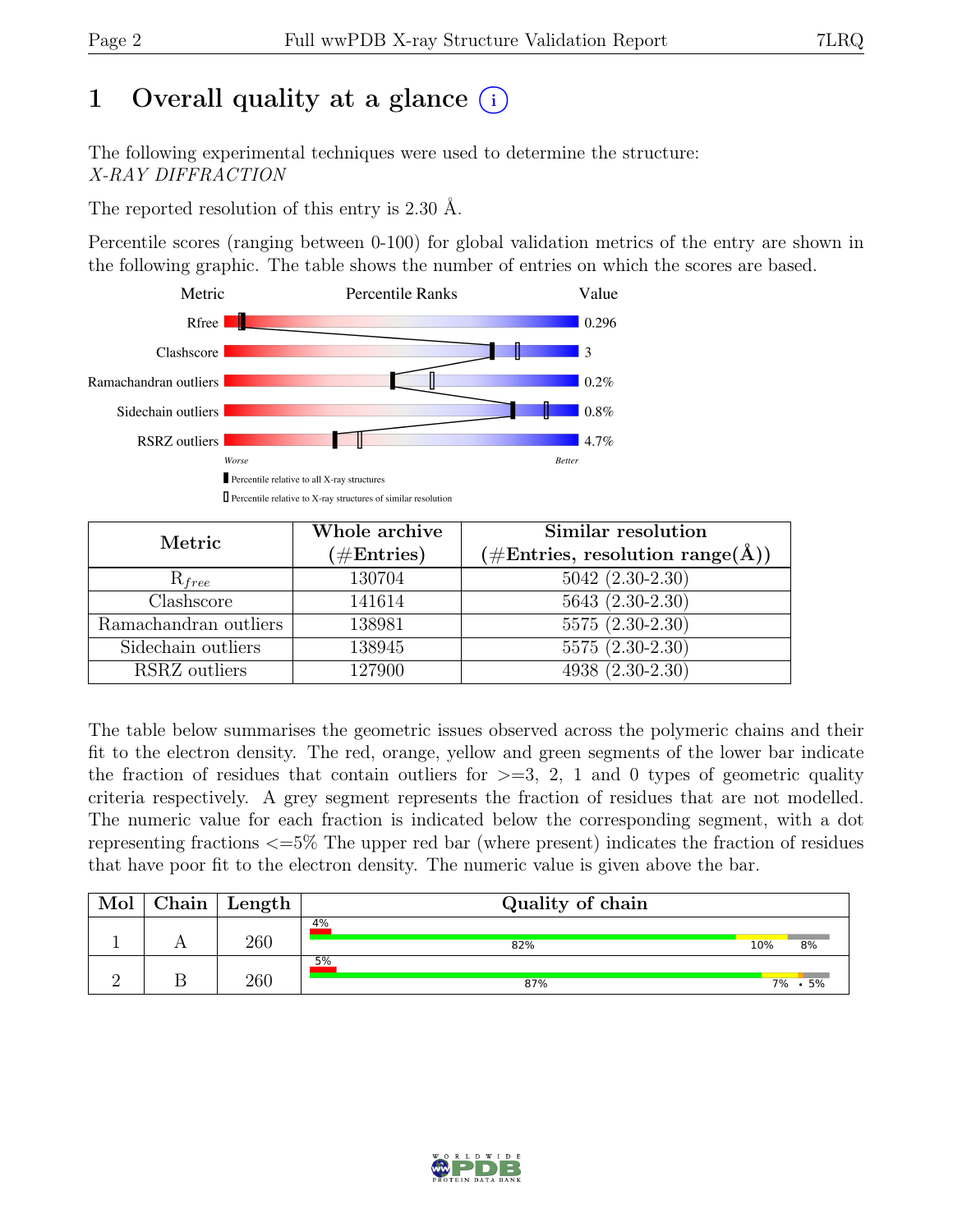## 2 Entry composition  $(i)$

There are 4 unique types of molecules in this entry. The entry contains 3878 atoms, of which 0 are hydrogens and 0 are deuteriums.

In the tables below, the ZeroOcc column contains the number of atoms modelled with zero occupancy, the AltConf column contains the number of residues with at least one atom in alternate conformation and the Trace column contains the number of residues modelled with at most 2 atoms.

• Molecule 1 is a protein called Splicing factor, proline- and glutamine-rich.

| Mol | Chain | $\perp$ Residues | Atoms         |              |  |  | $ZeroOcc \   \ AltConf \   \ Trace$ |  |  |
|-----|-------|------------------|---------------|--------------|--|--|-------------------------------------|--|--|
|     |       | 239              | Total<br>1866 | 1178 322 359 |  |  |                                     |  |  |

• Molecule 2 is a protein called Non-POU domain-containing octamer-binding protein.

| Mol | Chain | Residues | Atoms         |      |     | ZeroOcc | $\vert$ AltConf $\vert$ Trace |  |  |  |
|-----|-------|----------|---------------|------|-----|---------|-------------------------------|--|--|--|
|     |       | 247      | Total<br>1950 | 1228 | 349 | 364     |                               |  |  |  |

• Molecule 3 is CHLORIDE ION (three-letter code: CL) (formula: Cl).

|  | Mol   Chain   Residues | Atoms    | ZeroOcc   AltConf |
|--|------------------------|----------|-------------------|
|  |                        | Total Cl |                   |
|  |                        | Total Cl |                   |

• Molecule 4 is water.

|  | Mol   Chain   Residues | Atoms               | ZeroOcc   AltConf |
|--|------------------------|---------------------|-------------------|
|  |                        | Total O<br>34       |                   |
|  | 23                     | Total O<br>23<br>23 |                   |

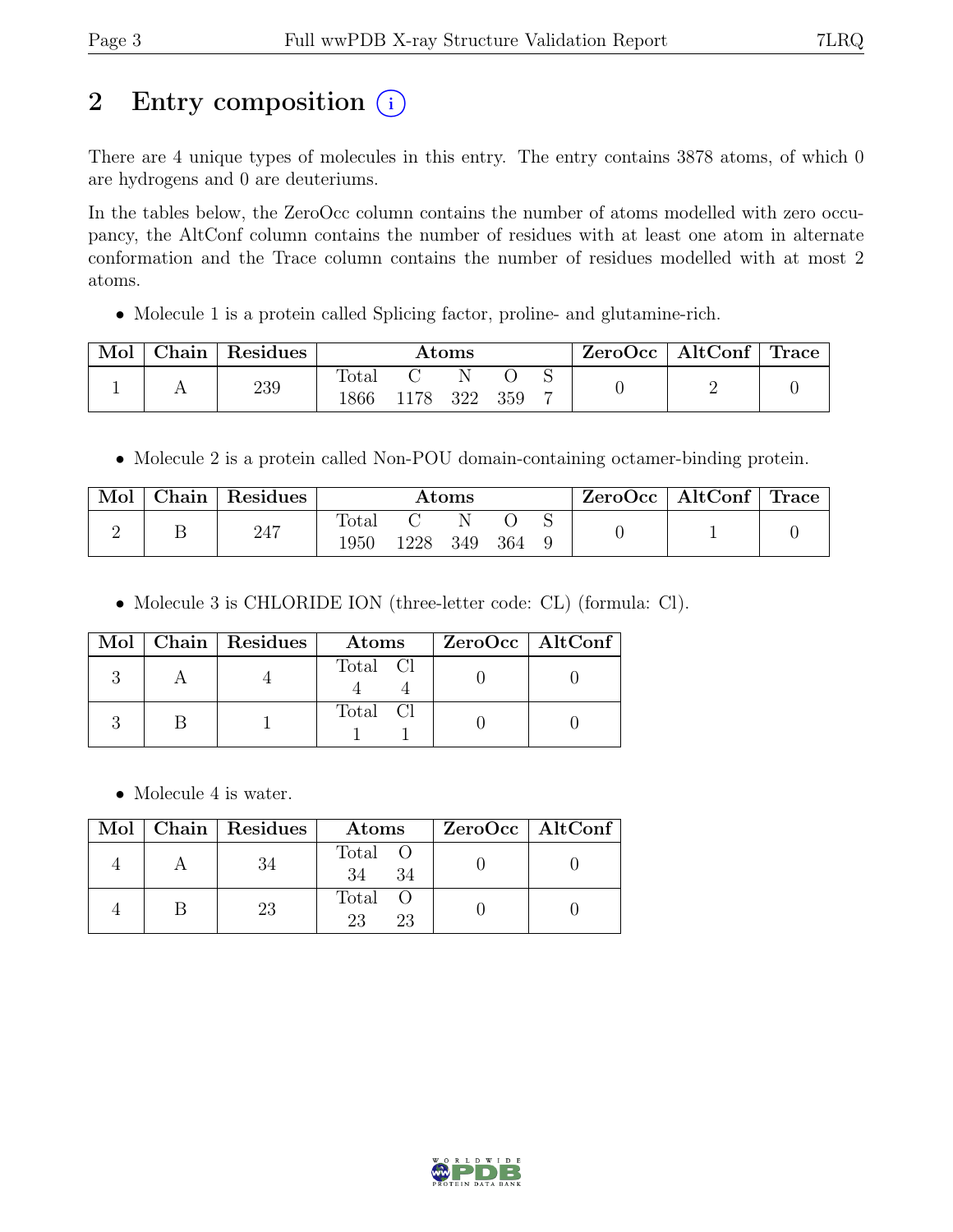## 3 Residue-property plots  $(i)$

These plots are drawn for all protein, RNA, DNA and oligosaccharide chains in the entry. The first graphic for a chain summarises the proportions of the various outlier classes displayed in the second graphic. The second graphic shows the sequence view annotated by issues in geometry and electron density. Residues are color-coded according to the number of geometric quality criteria for which they contain at least one outlier:  $green = 0$ , yellow  $= 1$ , orange  $= 2$  and red  $= 3$  or more. A red dot above a residue indicates a poor fit to the electron density (RSRZ > 2). Stretches of 2 or more consecutive residues without any outlier are shown as a green connector. Residues present in the sample, but not in the model, are shown in grey.

• Molecule 1: Splicing factor, proline- and glutamine-rich







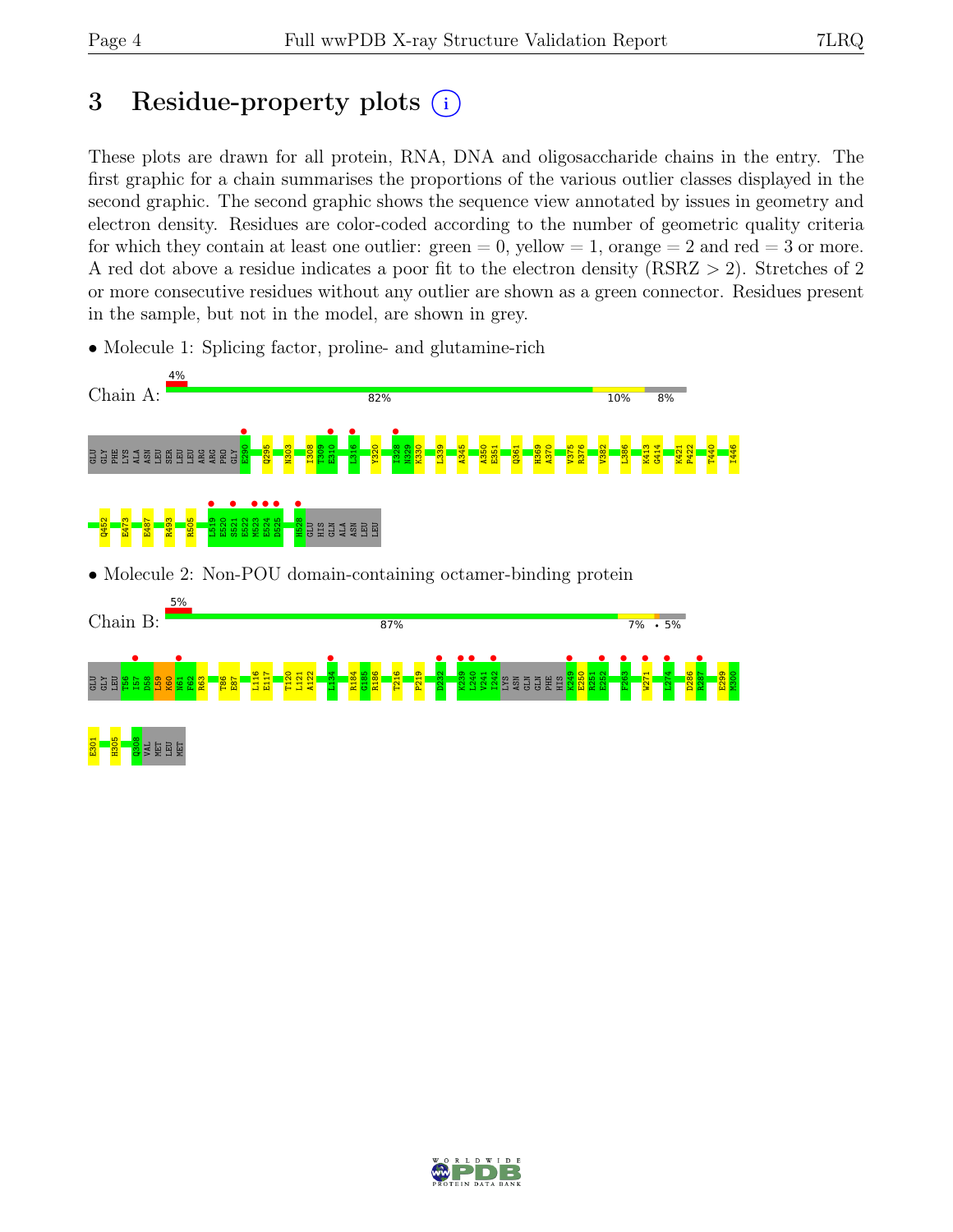## 4 Data and refinement statistics  $(i)$

| Property                                                             | Value                                              | Source     |
|----------------------------------------------------------------------|----------------------------------------------------|------------|
| Space group                                                          | P 31 2 1                                           | Depositor  |
| $\overline{C}$ ell constants                                         | 66.13Å<br>$66.13\text{\AA}$<br>$203.56\text{\AA}$  |            |
| a, b, c, $\alpha$ , $\beta$ , $\gamma$                               | $90.00^\circ$<br>$120.00^{\circ}$<br>$90.00^\circ$ | Depositor  |
| Resolution $(A)$                                                     | $-2.30$<br>38.04                                   | Depositor  |
|                                                                      | $43.76 = 2.30$                                     | <b>EDS</b> |
| % Data completeness                                                  | $\overline{99.9}$ $(38.04 - 2.30)$                 | Depositor  |
| (in resolution range)                                                | 99.9 (43.76-2.30)                                  | <b>EDS</b> |
| $R_{merge}$                                                          | 0.21                                               | Depositor  |
| $\mathrm{R}_{sym}$                                                   | (Not available)                                    | Depositor  |
| $\langle I/\sigma(I) \rangle$ <sup>1</sup>                           | 1.63 (at $2.29\text{\AA}$ )                        | Xtriage    |
| Refinement program                                                   | PHENIX 1.19.1 4122                                 | Depositor  |
|                                                                      | $\overline{0.258}$ ,<br>0.299                      | Depositor  |
| $R, R_{free}$                                                        | 0.256<br>0.296                                     | DCC        |
| $R_{free}$ test set                                                  | 1169 reflections $(4.91\%)$                        | wwPDB-VP   |
| Wilson B-factor $(A^2)$                                              | 59.8                                               | Xtriage    |
| Anisotropy                                                           | 0.217                                              | Xtriage    |
| Bulk solvent $k_{sol}(e/\mathring{A}^3)$ , $B_{sol}(\mathring{A}^2)$ | 0.33, 52.9                                         | <b>EDS</b> |
| L-test for twinning <sup>2</sup>                                     | $< L >$ = 0.49, $< L2$ > = 0.33                    | Xtriage    |
| Estimated twinning fraction                                          | $0.030$ for $-h,-k,l$                              | Xtriage    |
| $F_o, F_c$ correlation                                               | 0.94                                               | <b>EDS</b> |
| Total number of atoms                                                | 3878                                               | wwPDB-VP   |
| Average B, all atoms $(A^2)$                                         | 76.0                                               | wwPDB-VP   |

Xtriage's analysis on translational NCS is as follows: The largest off-origin peak in the Patterson function is 4.27% of the height of the origin peak. No significant pseudotranslation is detected.

<sup>&</sup>lt;sup>2</sup>Theoretical values of  $\langle |L| \rangle$ ,  $\langle L^2 \rangle$  for acentric reflections are 0.5, 0.333 respectively for untwinned datasets, and 0.375, 0.2 for perfectly twinned datasets.



<span id="page-4-1"></span><span id="page-4-0"></span><sup>1</sup> Intensities estimated from amplitudes.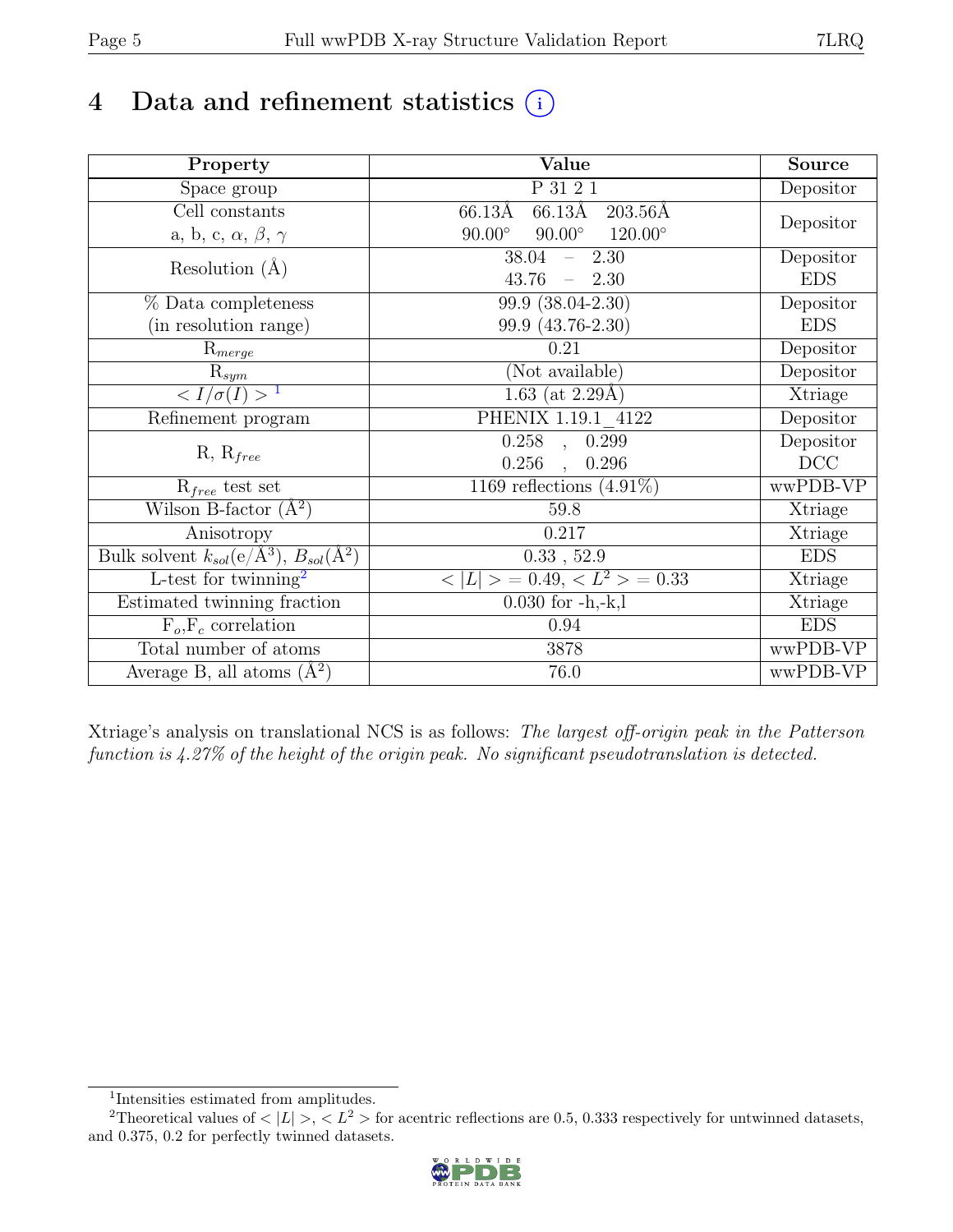## 5 Model quality  $(i)$

### 5.1 Standard geometry  $(i)$

Bond lengths and bond angles in the following residue types are not validated in this section: CL

The Z score for a bond length (or angle) is the number of standard deviations the observed value is removed from the expected value. A bond length (or angle) with  $|Z| > 5$  is considered an outlier worth inspection. RMSZ is the root-mean-square of all Z scores of the bond lengths (or angles).

| Mol           | Chain |             | Bond lengths | Bond angles |             |  |
|---------------|-------|-------------|--------------|-------------|-------------|--|
|               |       | <b>RMSZ</b> | $\# Z  > 5$  | <b>RMSZ</b> | # $ Z  > 5$ |  |
|               |       | 0.24        | 0/1908       | 0.46        | 0/2577      |  |
| $\mathcal{D}$ | R     | 0.25        | 0/1987       | 0.49        | 0/2675      |  |
| ΔH            | All   | 0.24        | 0/3895       | 0.47        | /5252       |  |

There are no bond length outliers.

There are no bond angle outliers.

There are no chirality outliers.

There are no planarity outliers.

#### 5.2 Too-close contacts  $(i)$

In the following table, the Non-H and H(model) columns list the number of non-hydrogen atoms and hydrogen atoms in the chain respectively. The H(added) column lists the number of hydrogen atoms added and optimized by MolProbity. The Clashes column lists the number of clashes within the asymmetric unit, whereas Symm-Clashes lists symmetry-related clashes.

|  |      |      |    | Mol   Chain   Non-H   H(model)   H(added)   Clashes   Symm-Clashes |
|--|------|------|----|--------------------------------------------------------------------|
|  | 1866 | 1776 |    |                                                                    |
|  | 1950 | 1873 |    |                                                                    |
|  |      |      |    |                                                                    |
|  |      |      |    |                                                                    |
|  |      |      |    |                                                                    |
|  | 23   |      |    |                                                                    |
|  | 3878 | 3649 | 23 |                                                                    |

The all-atom clashscore is defined as the number of clashes found per 1000 atoms (including hydrogen atoms). The all-atom clashscore for this structure is 3.

All (23) close contacts within the same asymmetric unit are listed below, sorted by their clash

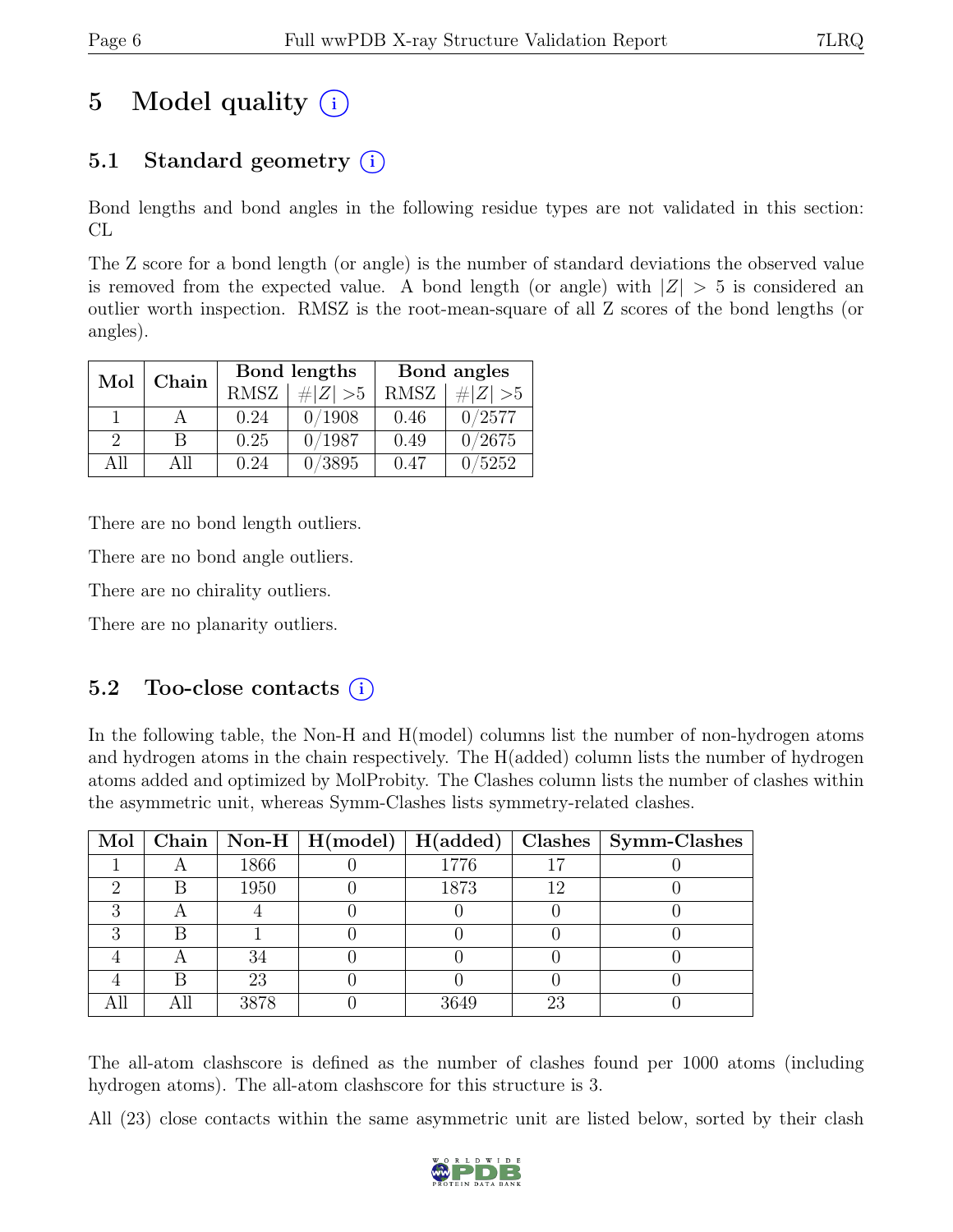magnitude.

|                    | Atom-2             | Interatomic    | Clash         |
|--------------------|--------------------|----------------|---------------|
| Atom-1             |                    | distance $(A)$ | overlap $(A)$ |
| 1:A:487:GLU:HB2    | 2:B:219:PRO:HB3    | 1.80           | 0.63          |
| 1:A:339:LEU:HD12   | 1:A:345:ALA:HA     | 1.82           | 0.61          |
| 1: A:375: VAL:O    | 1:A:414:GLY:N      | 2.35           | 0.57          |
| 1: A:369: HIS:O    | 1:A:452:GLN:NE2    | 2.39           | 0.55          |
| 1:A:376:ARG:HG3    | 1:A:446:ILE:HB     | 1.89           | 0.55          |
| 1:A:303:ASN:ND2    | 1: A:361: GLN:O    | 2.43           | 0.51          |
| 1:A:493:ARG:NH1    | 2:B:299:GLU:OE1    | 2.43           | 0.50          |
| 1:A:382:VAL:HA     | 1:A:386:LEU:HD23   | 1.93           | 0.50          |
| 2:B:301:GLU:O      | 2:B:305:HIS:ND1    | 2.44           | 0.50          |
| 1: A:308: ILE:O    | 1: A: 330: LYS: NZ | 2.42           | 0.49          |
| 1: A:320: TYR:OH   | 1:A:351:GLU:OE1    | 2.29           | 0.49          |
| 1: A:505: ARG: NH2 | 2:B:286:ASP:OD1    | 2.32           | 0.49          |
| 2:B:116:LEU:HD12   | 2:B:122:ALA:HA     | 1.95           | 0.47          |
| 1:A:350:ALA:HB1    | 2:B:120:THR:HG23   | 2.00           | 0.44          |
| 2:B:59:LEU:O       | 2:B:60:LYS:HB2     | 2.17           | 0.44          |
| 1:A:295:GLN:OE1    | 1:A:370:ALA:N      | 2.43           | 0.43          |
| 1:A:421:LYS:N      | 1:A:422:PRO:HD2    | 2.34           | 0.42          |
| 2:B:184:ARG:HH21   | 2:B:186:ARG:NH1    | 2.18           | 0.42          |
| 2:B:117:GLU:HB3    | 2:B:121:LEU:HD12   | 2.00           | 0.42          |
| 2:B:86:THR:OG1     | 2:B:87:GLU:N       | 2.52           | 0.42          |
| 1:A:376:ARG:HA     | 1:A:413:LYS:HA     | 2.02           | 0.41          |
| 1:A:473:GLU:HB3    | 2:B:216:THR:HB     | 2.02           | 0.41          |
| 1:A:440:THR:N      | 2: B:250: GLU:O    | 2.50           | 0.40          |

There are no symmetry-related clashes.

### 5.3 Torsion angles  $(i)$

#### 5.3.1 Protein backbone (i)

In the following table, the Percentiles column shows the percent Ramachandran outliers of the chain as a percentile score with respect to all X-ray entries followed by that with respect to entries of similar resolution.

The Analysed column shows the number of residues for which the backbone conformation was analysed, and the total number of residues.

| Mol   Chain | Analysed                                 | Favoured   Allowed   Outliers   Percentiles |          |          |         |    |
|-------------|------------------------------------------|---------------------------------------------|----------|----------|---------|----|
|             | $239/260$ (92\%)   227 (95\%)   12 (5\%) |                                             |          |          | 100 100 |    |
|             | $244/260$ (94\%)   235 (96\%)            |                                             | $8(3\%)$ | $1(0\%)$ | 34      | 42 |

Continued on next page...

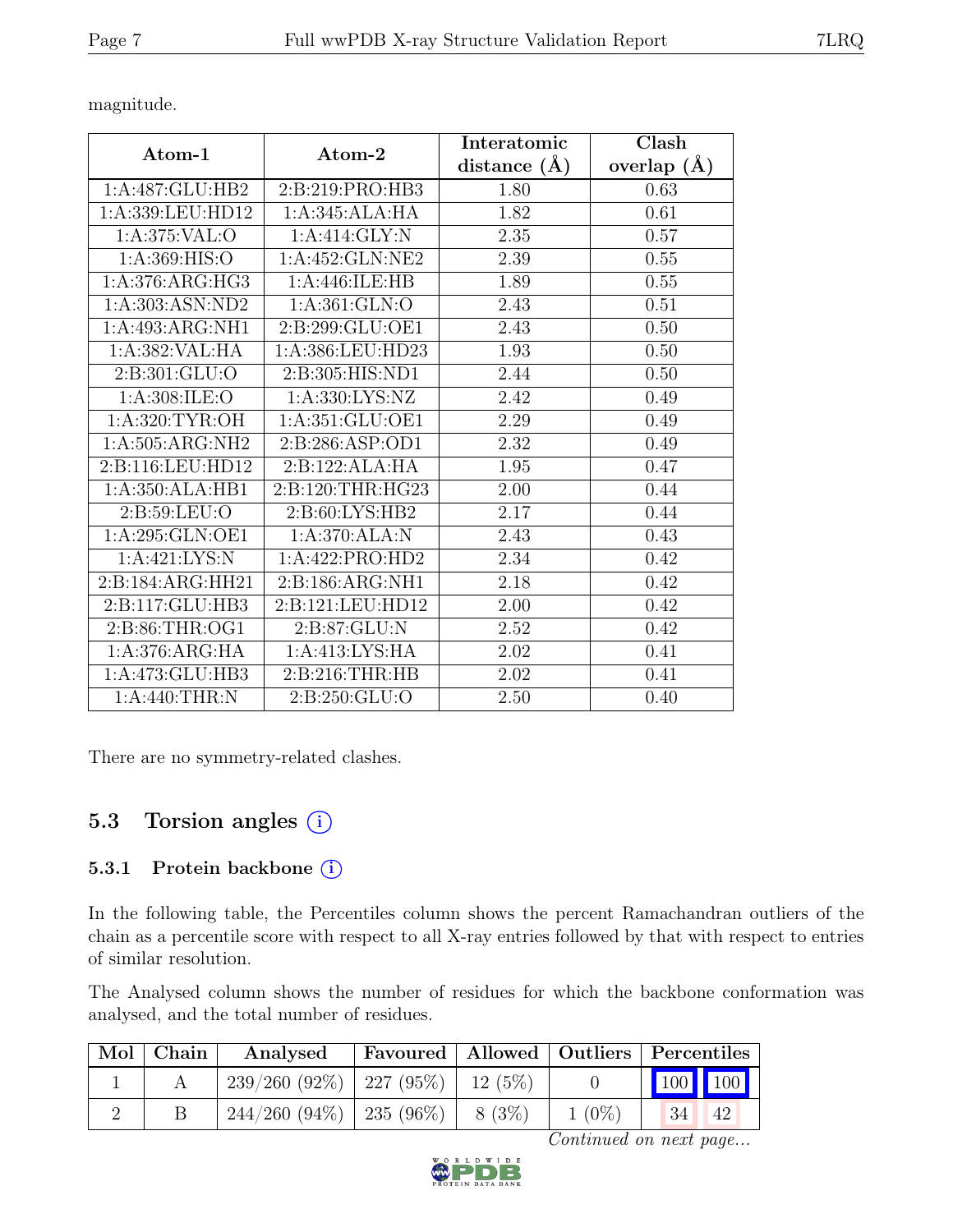Continued from previous page...

|     |     | $\boxed{\text{Mol}}$ $\boxed{\text{Chain}}$ Analysed       |  | Favoured   Allowed   Outliers   Percentiles |  |
|-----|-----|------------------------------------------------------------|--|---------------------------------------------|--|
| All | All | $483/520$ (93\%)   462 (96\%)   20 (4\%)   1 (0\%)   47 58 |  |                                             |  |

All (1) Ramachandran outliers are listed below:

| Mol | Chain | Res | vpe |
|-----|-------|-----|-----|
|     |       |     |     |

#### 5.3.2 Protein sidechains  $(i)$

In the following table, the Percentiles column shows the percent sidechain outliers of the chain as a percentile score with respect to all X-ray entries followed by that with respect to entries of similar resolution.

The Analysed column shows the number of residues for which the sidechain conformation was analysed, and the total number of residues.

| Mol | Chain | Analysed         | Rotameric   Outliers |          | Percentiles |                     |  |
|-----|-------|------------------|----------------------|----------|-------------|---------------------|--|
|     |       | $186/222(84\%)$  | $186(100\%)$         |          |             | $\vert$ 100 $\vert$ |  |
|     |       | $197/228$ (86\%) | 193 (98%)            | $4(2\%)$ | 55          | 72                  |  |
| All | All   | $383/450(85\%)$  | 379 (99%)            | $4(1\%)$ |             | 87                  |  |

All (4) residues with a non-rotameric sidechain are listed below:

| Mol | Chain | Res   | Type       |
|-----|-------|-------|------------|
|     |       | 59    | LEU        |
|     |       | 63[A] | $\rm{ARG}$ |
|     |       | 63[B] | $\rm{ARG}$ |
|     |       | 271   | 'FRP       |

Sometimes sidechains can be flipped to improve hydrogen bonding and reduce clashes. There are no such sidechains identified.

#### 5.3.3 RNA  $(i)$

There are no RNA molecules in this entry.

### 5.4 Non-standard residues in protein, DNA, RNA chains  $(i)$

There are no non-standard protein/DNA/RNA residues in this entry.

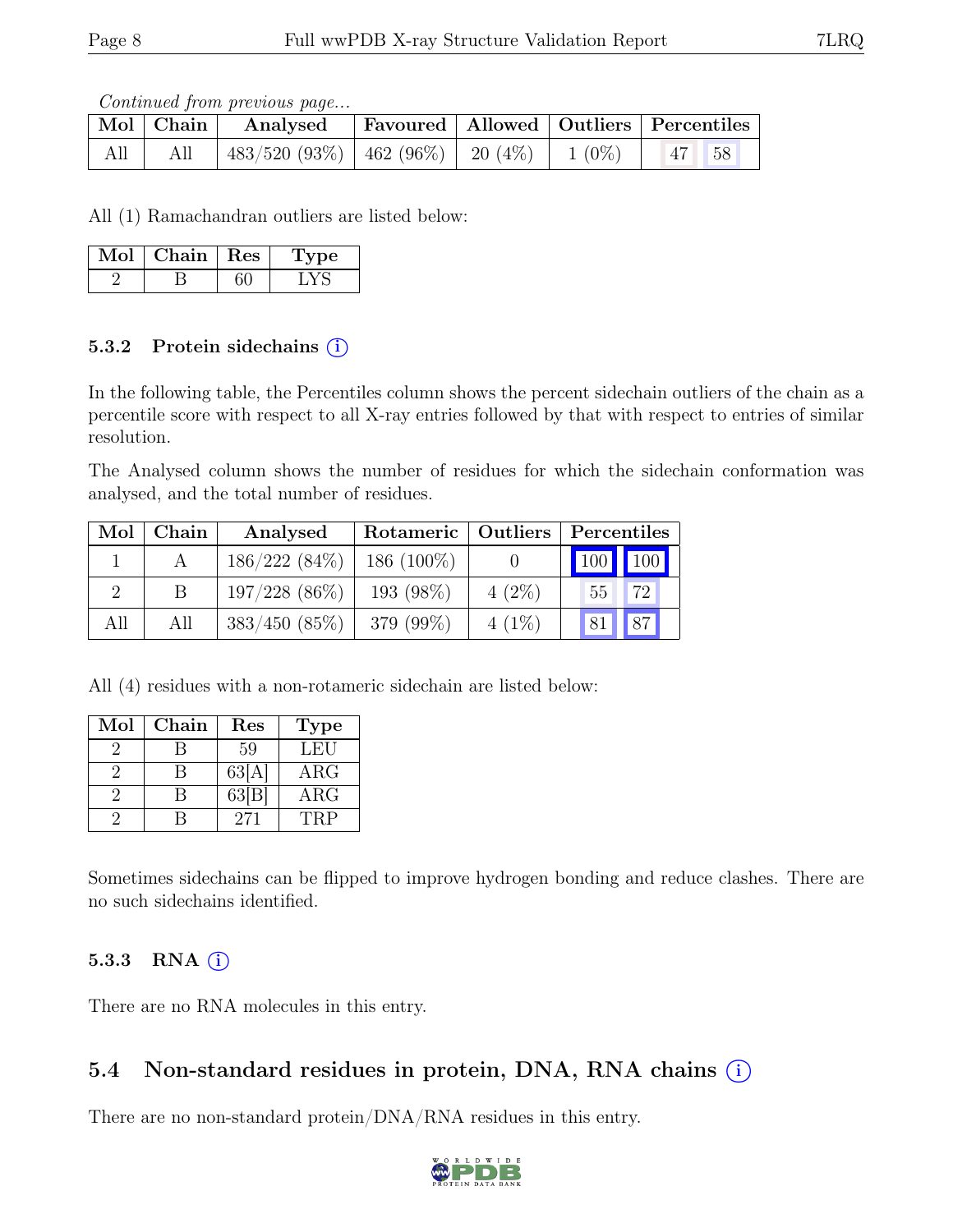#### 5.5 Carbohydrates  $(i)$

There are no monosaccharides in this entry.

### 5.6 Ligand geometry  $(i)$

Of 5 ligands modelled in this entry, 5 are monoatomic - leaving 0 for Mogul analysis.

There are no bond length outliers.

There are no bond angle outliers.

There are no chirality outliers.

There are no torsion outliers.

There are no ring outliers.

No monomer is involved in short contacts.

#### 5.7 Other polymers (i)

There are no such residues in this entry.

### 5.8 Polymer linkage issues (i)

There are no chain breaks in this entry.

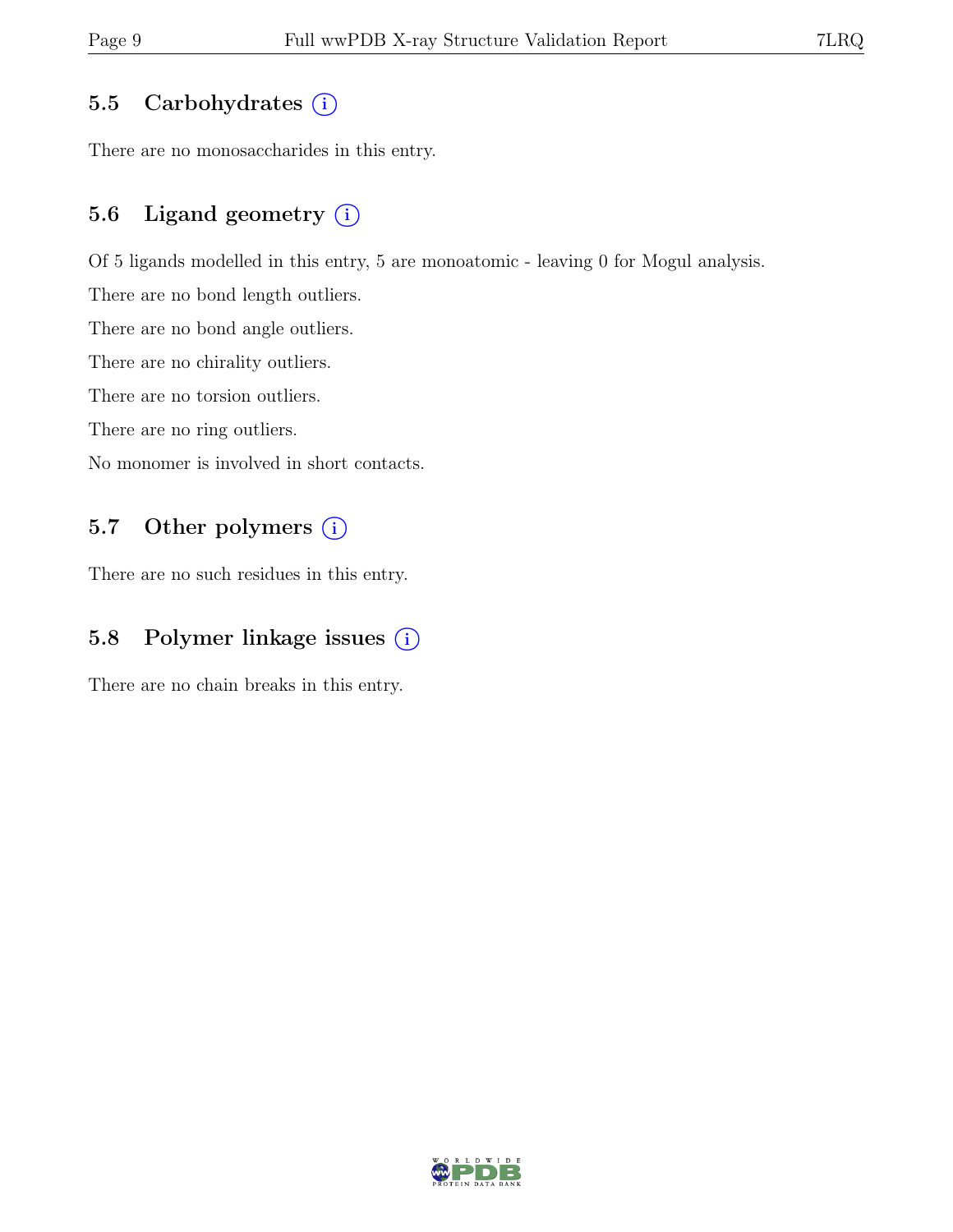### 6 Fit of model and data  $(i)$

### 6.1 Protein, DNA and RNA chains (i)

In the following table, the column labelled ' $\#\text{RSRZ}>2$ ' contains the number (and percentage) of RSRZ outliers, followed by percent RSRZ outliers for the chain as percentile scores relative to all X-ray entries and entries of similar resolution. The OWAB column contains the minimum, median,  $95<sup>th</sup>$  percentile and maximum values of the occupancy-weighted average B-factor per residue. The column labelled 'Q< 0.9' lists the number of (and percentage) of residues with an average occupancy less than 0.9.

| Mol | Chain | Analysed        | ${ <\hspace{-1.5pt}{\mathrm{RSRZ}} \hspace{-1.5pt}>}$ | $\#\text{RSRZ}\text{>2}$ |  | $OWAB(A^2)$ | $\mathrm{Q}{<}0.9$ $ $ |  |
|-----|-------|-----------------|-------------------------------------------------------|--------------------------|--|-------------|------------------------|--|
|     |       | $239/260(91\%)$ | 0.40                                                  | $10(4\%)$ 36             |  | 43          | 53, 73, 108, 161       |  |
|     |       | 247/260(95%)    | 0.42                                                  | $13(5\%)$ 26             |  | 33          | $+45, 74, 107, 140$    |  |
| All | All   | 486/520(93%)    | 0.41                                                  | $23(4\%)$ 31             |  | 38          | 45, 73, 108, 161       |  |

All (23) RSRZ outliers are listed below:

| Mol            | Chain                   | Res | Type       | <b>RSRZ</b>      |
|----------------|-------------------------|-----|------------|------------------|
| $\mathbf{1}$   | А                       | 523 | MET        | 5.2              |
| $\overline{2}$ | $\mathbf B$             | 249 | <b>LYS</b> | 4.6              |
| $\overline{1}$ | $\boldsymbol{A}$        | 519 | LEU        | 4.0              |
| $\overline{1}$ | $\overline{A}$          | 524 | <b>GLU</b> | 3.6              |
| $\overline{1}$ | $\overline{A}$          | 521 | SER        | 3.3              |
| $\overline{2}$ | $\boldsymbol{B}$        | 239 | <b>LYS</b> | $\!3.2\!$        |
| $\overline{2}$ | $\, {\bf B}$            | 242 | ILE        | $2.5\,$          |
| $\overline{2}$ | $\overline{\mathbf{B}}$ | 134 | <b>LEU</b> | $2.5\,$          |
| $\overline{2}$ | $\, {\bf B}$            | 61  | <b>ASN</b> | $2.5\,$          |
| $\overline{2}$ | $\overline{\mathbf{B}}$ | 271 | TRP        | $2.5\,$          |
| $\overline{2}$ | $\boldsymbol{B}$        | 252 | GLU        | 2.4              |
| $\overline{2}$ | $\overline{\mathrm{B}}$ | 232 | ASP        | 2.3              |
| $\overline{2}$ | $\, {\bf B}$            | 274 | <b>LEU</b> | 2.3              |
| $\mathbf{1}$   | $\boldsymbol{A}$        | 328 | ILE        | 2.3              |
| $\overline{2}$ | $\overline{\mathbf{B}}$ | 287 | ARG        | $\overline{2.3}$ |
| $\overline{2}$ | $\, {\bf B}$            | 57  | ILE        | $2.2\,$          |
| $\overline{1}$ | $\overline{A}$          | 316 | <b>LEU</b> | $\overline{2.2}$ |
| $\overline{1}$ | $\overline{A}$          | 528 | <b>HIS</b> | $2.\overline{1}$ |
| $\overline{1}$ | $\overline{A}$          | 310 | <b>GLU</b> | 2.1              |
| $\overline{2}$ | $\overline{B}$          | 263 | PHE        | 2.1              |
| $\overline{1}$ | $\overline{A}$          | 290 | <b>GLU</b> | 2.1              |
| $\overline{1}$ | $\overline{A}$          | 525 | ASP        | $2.0\,$          |
| $\overline{2}$ | B                       | 240 | LEU        | 2.0              |